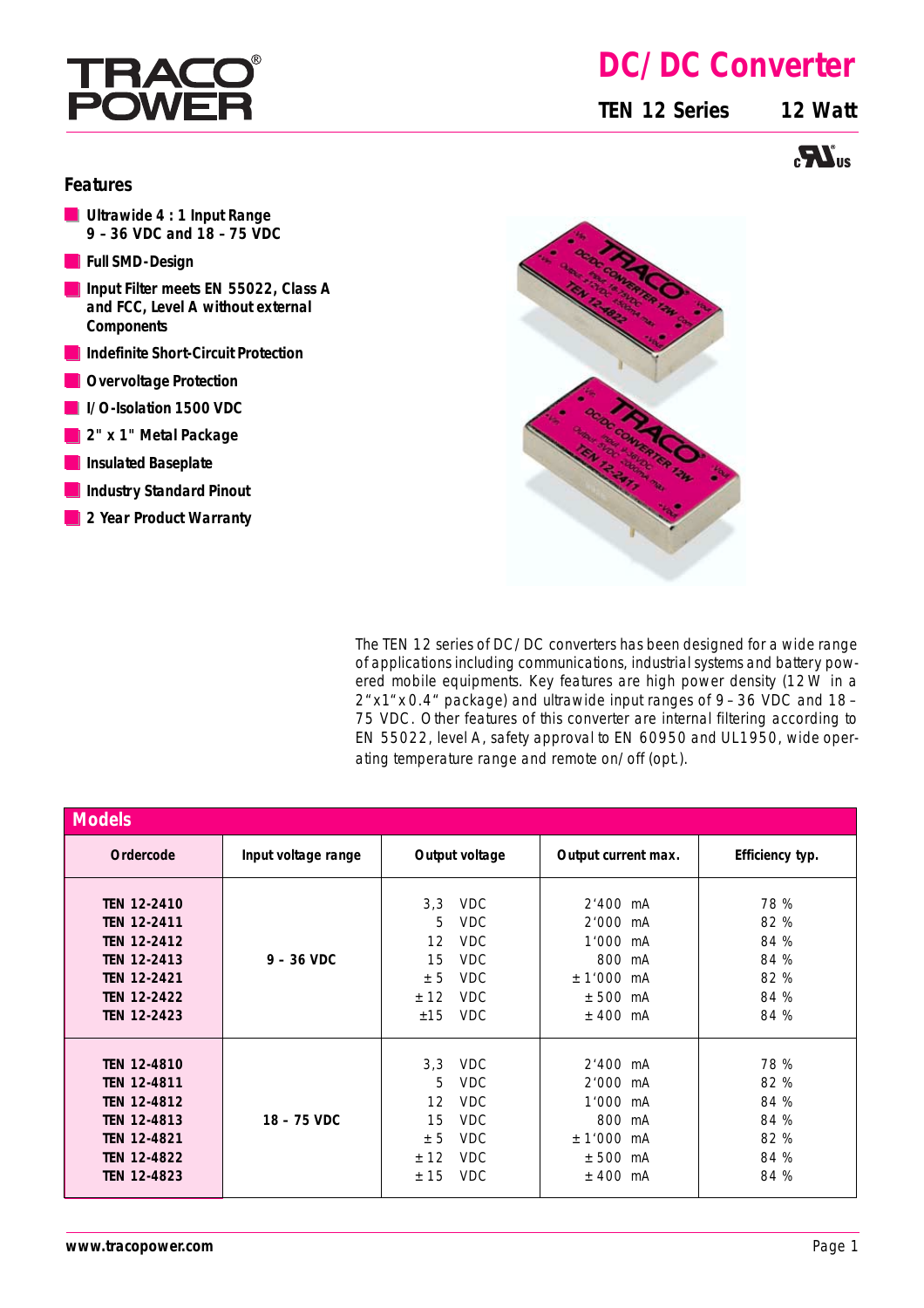

| <b>Input Specifications</b>                                                          |                                                                                                                                                                                                                  |                                                                                            |  |  |
|--------------------------------------------------------------------------------------|------------------------------------------------------------------------------------------------------------------------------------------------------------------------------------------------------------------|--------------------------------------------------------------------------------------------|--|--|
|                                                                                      |                                                                                                                                                                                                                  |                                                                                            |  |  |
| Input current (no load)                                                              | 24 Vin models<br>48 Vin models                                                                                                                                                                                   | 40 mA typ.<br>20 mA typ.                                                                   |  |  |
| Input current (full load)                                                            | 24 Vin;<br>3.3 Vout models:<br>24 Vin:<br>5 & $\pm$ 5 Vout models:<br>24 Vin:<br>other output models:<br>48 Vin:<br>3.3 Vout models:<br>$5$ & $\pm 5$ Vout models:<br>48 Vin:<br>48 Vin:<br>other output models: | 425 mA typ.<br>510 mA typ.<br>600 mA typ.<br>215 mA typ.<br>255 mA typ.<br>300 mA typ.     |  |  |
| Surge voltage<br>(1 sec. max.)                                                       | 24 Vin models<br>48 Vin models                                                                                                                                                                                   | 42 V max<br>84 V max.                                                                      |  |  |
| Reverse voltage protection                                                           |                                                                                                                                                                                                                  | 1.0 A max.                                                                                 |  |  |
| Conducted noise (input)                                                              |                                                                                                                                                                                                                  | EN 55022 level A, FCC part 15, level A                                                     |  |  |
| <b>Output Specifications</b>                                                         |                                                                                                                                                                                                                  |                                                                                            |  |  |
| Voltage set accuracy                                                                 |                                                                                                                                                                                                                  | ± 1%                                                                                       |  |  |
| - Input variation Vin min. to Vin max.<br>Regulation<br>$-$ Load variation 10 - 90 % |                                                                                                                                                                                                                  | $± 0.5 %$ max.<br>± 0.5 % max.                                                             |  |  |
| Ripple and noise (20 MHz Bandwidth)                                                  |                                                                                                                                                                                                                  | 50 mVpk-pk typ.                                                                            |  |  |
| Temperature coefficient                                                              |                                                                                                                                                                                                                  | $± 0.02 %$ / °C                                                                            |  |  |
| Output current limitation                                                            |                                                                                                                                                                                                                  | >110% of lout max. foldback                                                                |  |  |
| Short circuit protection                                                             |                                                                                                                                                                                                                  | Hiccup mode, indefinite (automatic recovery)                                               |  |  |
| Capacitive load                                                                      | - single output models<br>- dual output models                                                                                                                                                                   | 470 µF max.<br>100 µF max.                                                                 |  |  |
| <b>General Specifications</b>                                                        |                                                                                                                                                                                                                  |                                                                                            |  |  |
| Temperature ranges                                                                   | - Operating<br>- Case temperature<br>- Storage                                                                                                                                                                   | $-40 °C  + 60 °C$<br>+ 95 °C max.<br>$-40$ °C  + 125 °C                                    |  |  |
| Derating                                                                             |                                                                                                                                                                                                                  | above 60°C: 3% /°C                                                                         |  |  |
| Humidity (non condensing)                                                            |                                                                                                                                                                                                                  | 95 % rel H max.                                                                            |  |  |
| Reliability, calculated MTBF (MIL-HDBK-217 E)                                        |                                                                                                                                                                                                                  | > 700'000 h @ +25 °C                                                                       |  |  |
| Isolation voltage                                                                    | Input/Output                                                                                                                                                                                                     | 1'500 VDC                                                                                  |  |  |
| Isolation capacity                                                                   | Input/Output                                                                                                                                                                                                     | 200 pF typ                                                                                 |  |  |
| Isolation resistance Input/Output (500 VDC)                                          |                                                                                                                                                                                                                  | > 1'000 M Ohm                                                                              |  |  |
| Switching frequency (fixed)                                                          |                                                                                                                                                                                                                  | 400 kHz typ. (Pulse width modulation PWM)                                                  |  |  |
| Remote ON/OFF (optional):                                                            | ON:<br>OFF:<br>OFF idle current:                                                                                                                                                                                 | 2.5  5.5 VDC or open circuit.<br>0  0.8 VDC or short circuit pin 2 and pin 6<br>10 mA max. |  |  |
| Safety standards:                                                                    |                                                                                                                                                                                                                  | UL 1950, EN 60950, IEC 60950<br>Compliance up to 60 VDC input voltage (SELV limit)         |  |  |
| Safety approvals:                                                                    |                                                                                                                                                                                                                  | cUL/UL File E188913                                                                        |  |  |

All specifications valid at nominal input voltage, full load and +25°C after warm-up time unless otherwise stated.